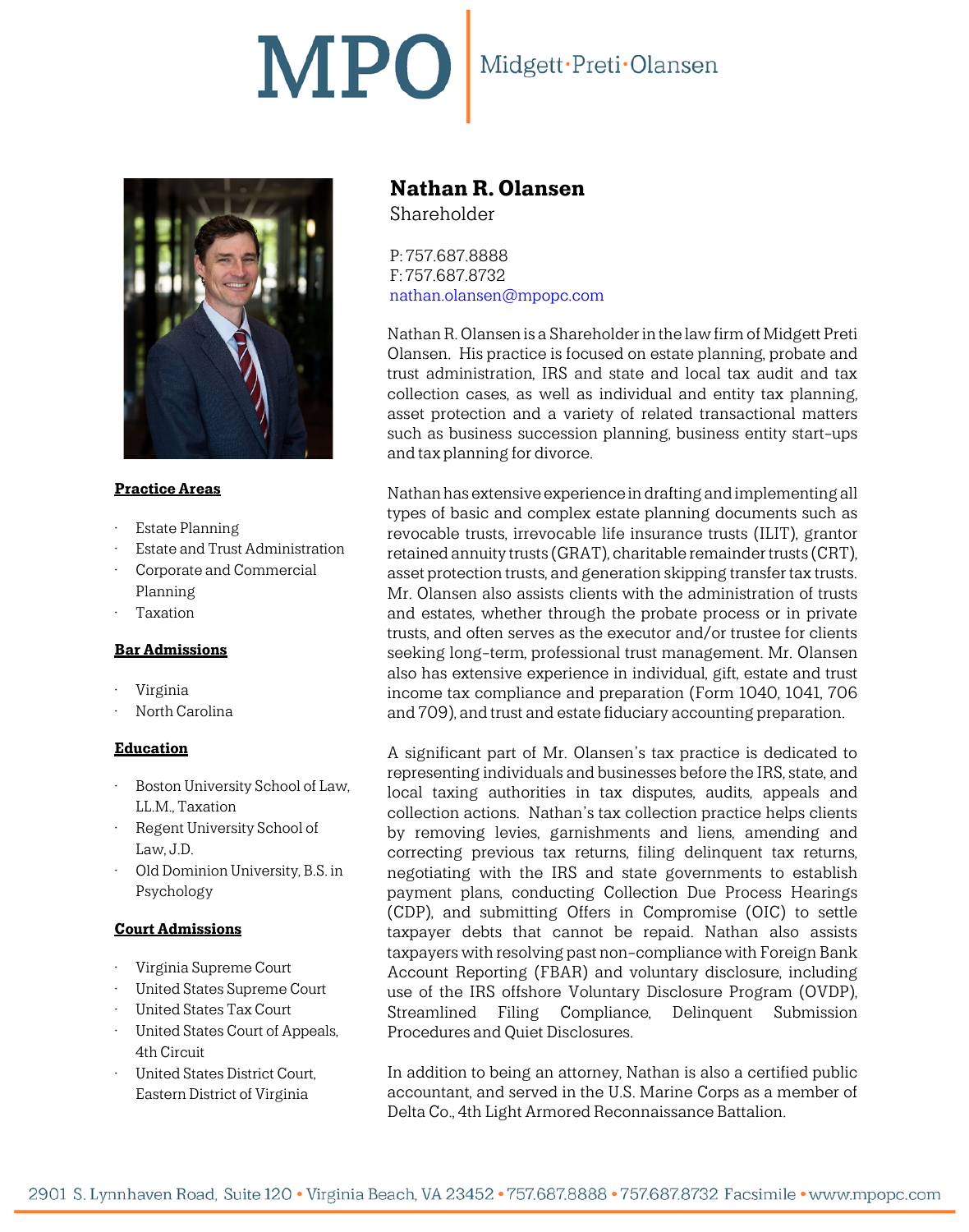## MPO Midgett·Preti·Olansen

## **Honors & Awards**

- Certified Public Accountant
- The Best Lawyers in America®, Litigation-Trusts and Estates
- The Best Lawyers in America®, Trusts and Estates
- The Best Lawyers in America®, Tax
- Virginia "Super Lawyer"
- Virginia Legal Elite
- Accredited Estate Planner®, National Association of Estate Planners & Councils
- AV® Preeminent ™ Peer Review Rating by LexisNexis Martindale-Hubbell
- Avvo, Superb Rating 10.0/10.0

## **Presentations**

- Revocable Living Trusts, National Business Institute, May 2017
- The Probate Process Explained, National Business Institute, October 2016
- Understanding Sales and Use Tax, National Business Institute, September 2016
- *Uncovering the Laws of Intestacy*, National Business Institute, August 2016
- Determining if the Elective Share is Reasonable, National Business Institute, August 2016
- Estate Planning for Small to Moderate Sized Estates in Light of Portability, Virginia CLE Annual Trusts and Estates Seminar, October 2013
- Trusts Used for Tax Reduction, National Business Institute, May 2017, June 2015, June 2013 and October 2010
- **Estate Planning Basics, National Business Institute, April 2013 & December 2011**
- The Unrelated Business Income Tax, National Business Institute, December 2012
- Basic Fiduciary Income Taxation, Virginia CLE Annual Trusts and Estates Seminar, October 2012
- Estate Planning for Blended Families, National Business Institute, August 2012
- Drafting Effective Wills and Trusts, National Business Institute, August 2011
- Building, Preserving & Realizing Value in Your Privately Held Business, The SBI Owners Council Quarterly Symposium, March 2011
- Trusts 101, National Business Institute, October 2010
- Probate: Beyond the Basics, National Business Institute, July 2009
- Spring 2009 Tax Update, Tidewater Builders Association, April 2009
- Tax Traps for the Divorce Attorney, Virginia CLE, December 2004